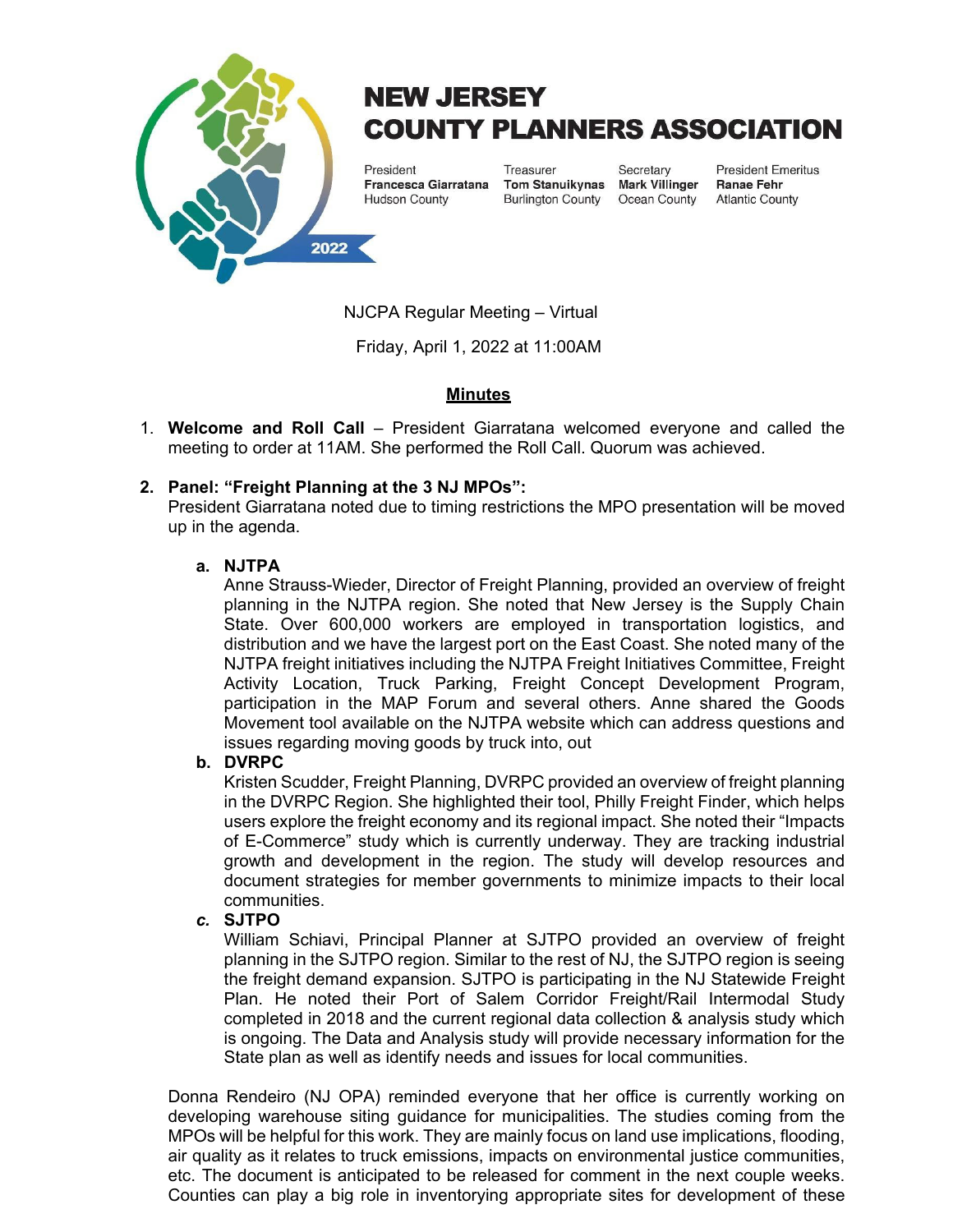warehouses. The MPO data will be a great resource for everyone.

President Giarratana asked Kristen Scudder about Urban Freight category, and how the analysis differs between urban and regional freight. Kristen noted the general difference is the localized and corridor level of urban freight versus the regional level. Focus on curb management, loading zones, etc. She noted that for urban environments that freight recommendations should be incorporated into complete streets guidelines.

#### **3. Business**

## a. **Executive Committee Report:**

President Giarratana reported that the salary survey results are in. She shared that 13 Counties out of the 21 responded. The survey consisted of questions regarding Planning structure within each County, services offered, number of employees (major 10 to 15 employees), planning and related titles. We also asked about different benefits offered which may be helpful to see what is being offered for retention of employees. Other questions included starting salary and if advanced degrees or licenses impact that starting amount. Across the board no planning staff worked remotely before the pandemic. Many did during the pandemic with a handful of Counties continuing to do hybrid work.

Bylaws ad hoc committee did meet and review bylaws. One more meeting is expected to be held before the next Association meeting.

The "County Planning Provides Value from an Officials Perspective" session proposal for the NJAC conference was submitted and we are waiting for a response. Panel participants will be Somerset, Passaic, and Hudson Counties.

With the scheduling of the next meeting there are a lot of different events going on. National Planning Conference is April, NJAC in May, NJ APA in June. President Giarratana recommended moving summer tour to July  $29<sup>th</sup>$  for better turnout because of these events.

Mercer had requested Planning Board Engineer would like to have an informal meeting with County Planning attorneys on Warehouse Development approvals. Interested Counties should reach out so we can coordinate a meeting to discuss.

John Donnadio (NJAC) sent a request to ask if Counties allow billboards or advertisement in County ROWs. Responses can be sent to President Giarratana to follow up with John.

## **b. February 2022 Meeting Minutes:**

President Giarratana offered the February meeting minutes for action. Tom Stanuikynas (Burlington) made a motion to approve, Kamal Saleh (Union) seconded. All in favor, motion carried.

## c. **Treasurer's Report:**

Treasurer Stanuikynas shared the Treasurer's Report for the month. He noted a few checks have come in for 2022 dues. Expenses between February 1 and March 31<sup>st</sup> totaled \$176.07. The March 31<sup>st</sup> ending balance is \$15,126.62. Eight purchased have been received for 2022 dues. He encouraged any Counties that have not yet submitted their dues for the year to please do so. He offered the report for a motion. Walt Lane (Somerset) made the motion to approve, Joe Barilla (Morris) seconded. All in favor, motion carried.

President Giarratana noted that there was a low response rate for attending this meeting in person. She asked if any conditions changed in Counties that would prohibit the travel for in person meetings to please let her know. Thanks to those who are able to attend the virtual meeting.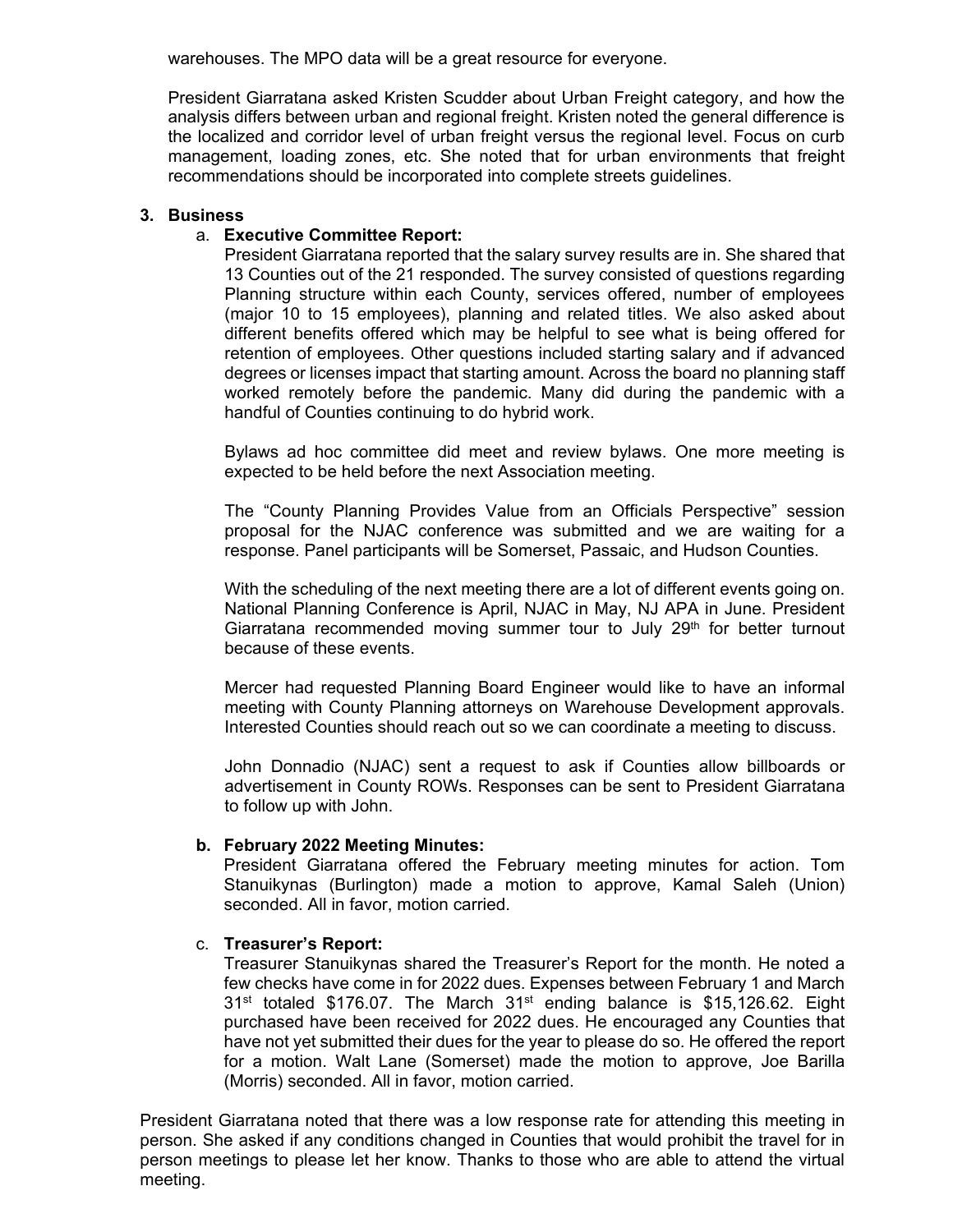# **4. County Planning Efforts Involving Freight Planning:**

President Giarratana introduced a lightning round for several Counties to discuss ongoing Freight Planning studies.

## **a. Monmouth/Mercer- "Moving Mindfully: Monmouth/Mercer" (2019)**

David Schmetterer (Monmouth) introduced this project that was an NJTPA sponsored study partnership between Monmouth and Mercer. The study focused in 3 towns: Robbinsville, Allentown, and Upper Freehold. The major roads system included NJ 33, US 130, NJ Turnpike, and I-195. The intent of the study is to mindfully focus on all users for mobility.

# **b. Union – "Union County Truck Mobility Study" (2021)**

Liza Betz (Union) said their NJTPA Subregional Studies Program study concluded in June 2021. Working with their consultant WSP the study goals were to better understand and improve how trucks move through Union County. There are 174 miles of County roadways that serve as the backbone of mobility for the County. The study focused on safety upgrades for all modes of travel and users, identifying freight-focused improvements, meeting challenges and opportunities of growth in the County, identifying funding sources and targeting investments. The study identified 10 locations for targeted improvements as high priority for future upgrades and investment.

**c. Middlesex – "Southern Middlesex County Freight Movement Study" (Current)**  Michael Dannemiller (Middlesex) introduced his study which kicked off two weeks ago. This is also an NJTPA funded study. The focus is on southern Middlesex in Cranbury, Jamesburg, Monroe, and South Brunswick. The greater area around these municipalities will also be evaluated. The schedule for the study was just established and there will be an emphasis on needs assessment and public engagement. The goal of the study is to foster collaboration, evaluate the existing infrastructure and movement in the primary study area and into the secondary area. The study will complement and help inform Middlesex County's strategic plan, Destination 2040.

## **d. Hudson- "Hudson County Trucking Study" (Current)**

Kevin Force (Hudson) introduced Hudson's study which is just kicking off. The study is anticipated for completion in spring 2023. While there is a robust rail freight network, the focus will be on truck freight in Hudson. Due to the strategic location of Hudson County near ports in Manhattan and Newark, there is a lot of manufacturing, logistics ad trucking facilities located in Hudson. The study will provide an understanding how the freight trucking industry impacts the County's economy, traffic, health and safety, and its communities. Recommendations may be new technologies, truck routes, and will help direct infrastructure spending. The study will also focus on curb management for various freight trucking that utilizes curb space.

# **5. Agency / Partner Updates (NJTPA, DVRPC, SJTPO, OPA, NJDEP, NJAC, RPA, NJEDA, etc.)**

Donna Rendeiro (NJOPA) noted that when the governor revoked the public health emergency it was anticipated that plan endorsement and town centers would also expire but the Executive Order did extend those centers. It does allow rule making entities to modify that order. She stated there are 21 out of 94 municipalities that have specifically stated no interest in pursuing the center endorsement again. She would be making the recommendation

Peter Zambito (NJTPA) noted that on March 14<sup>th</sup> NJTPA approved the FY 23 Unified Work Program, there will be 4 Subregional Studies Program studies starting. NJTPA's Active Transportation Plan is also underway.

Karen Morris (DVRPC) wanted to share two recently published studies. 1)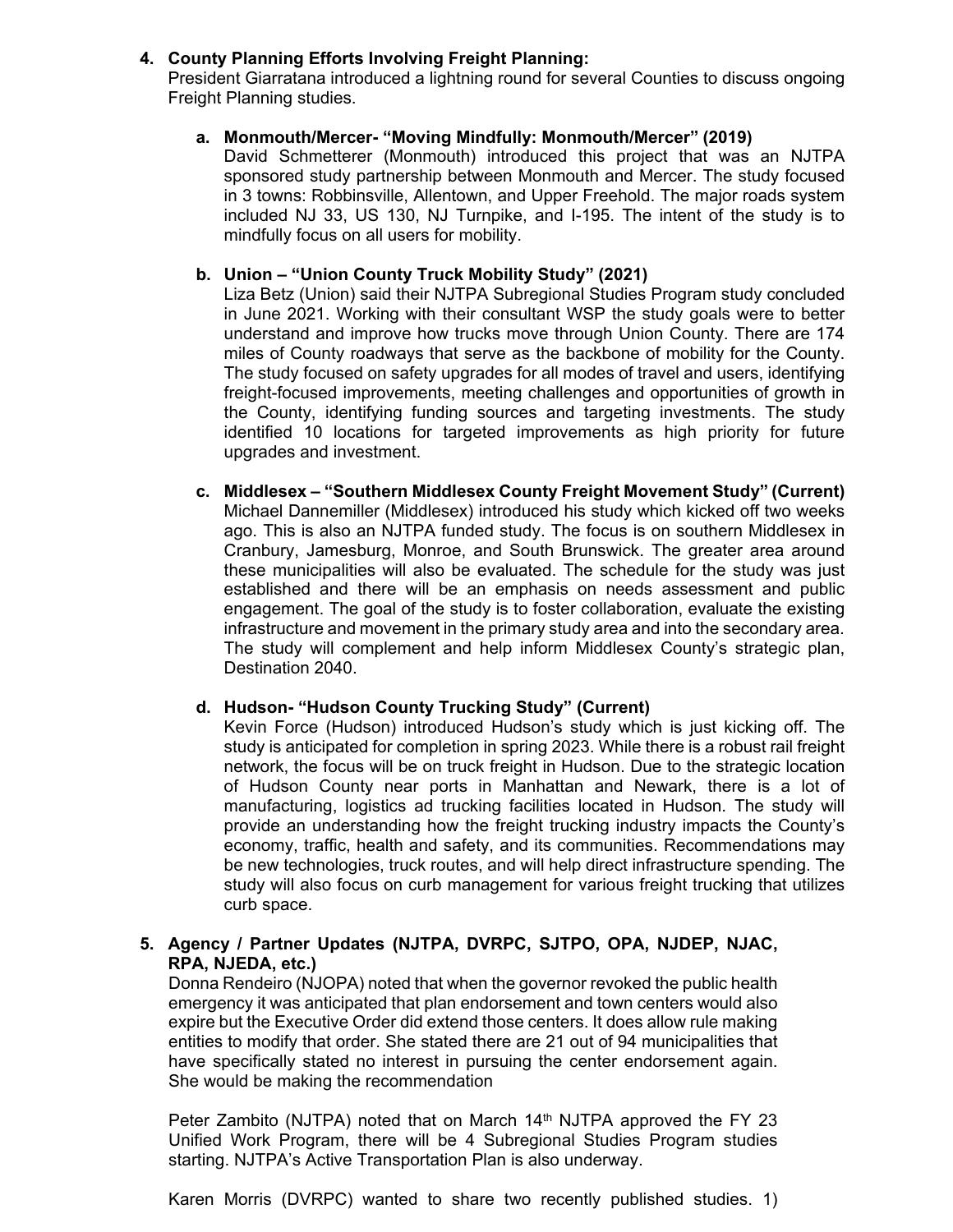Cultivating Camden Report– Campbell's Soup Foundation previously partnered on a food access and insecurity study in the City of Camden. There was a look back to review the outcomes of the study and 17 out of 33 recommendations were found to be completed or in process. 2) Travel Market Analysis for Atlantic City rail line completed for NJ Transit released in December. The study found that ridership has declined since 2009. They are actively discussing improving connections to the line for commuter use.

Allen Weston (NJAC) reiterated the interest in hearing from Counties about whether they permit billboards or advertising with County ROWs.

He also noted that NJAC has been asked to weigh in on the proposed NJ PACT regulations from NJDEP. There is nothing yet released for public comment but there have been several webinars on this. If there are any concerns Counties have about what they have heard so far, please email him comments at Allen@njac.org. This will help NJAC keep up with the concerns of the Counties. As a reminder NJPACT is the result of an Executive Order and not legislation.

Lastly, he wanted to remind everyone about the NJAC conference starting on May  $4<sup>th</sup>$ 

#### **6. Committee Updates**

There were no Committee updates this month.

#### **7. Other Updates/Necessary Business**

It was discussed that end of last year most of the Counties indicated that in person meeting would be preferred for 2022. If anything has changed please let President Giarratana know.

A Motion to adjourn was made by Tom Stanuikynas (Burlington), seconded by Michael Dannemiller (Middlesex). Meeting was adjourned.

| <b>County Attendees</b>    |                  |
|----------------------------|------------------|
| Frances Brown              | Atlantic         |
| Ranae Fehr                 | Atlantic         |
| John Peterson              | Atlantic         |
| Tom Stanuikynas            | Burlington       |
| Lauren Purdom              | Cape May         |
| Vincent Viera              | Hudson           |
| Thomas Malavasi            | Hudson           |
| Mark Serrano               | Hudson           |
| Francesca Giarrratana      | Hudson           |
| Kevin Force                | Hudson           |
| <b>Katherine Fullerton</b> | Hunterdon        |
| <b>Kristopher Melchers</b> | Hunterdon        |
| Matthew Zochowski          | Mercer           |
| Doug Greenfeld             | Middlesex        |
| Linda Weber                | Middlesex        |
| <b>Michael Dannemiller</b> | <b>Middlesex</b> |
| Kyle DeGroot               | Monmouth         |
| David Schmetterer          | Monmouth         |
| Michael DiGiulio           | Morris           |
| Joe Barilla                | <b>Morris</b>    |
| Dan Sindoni                | Ocean            |